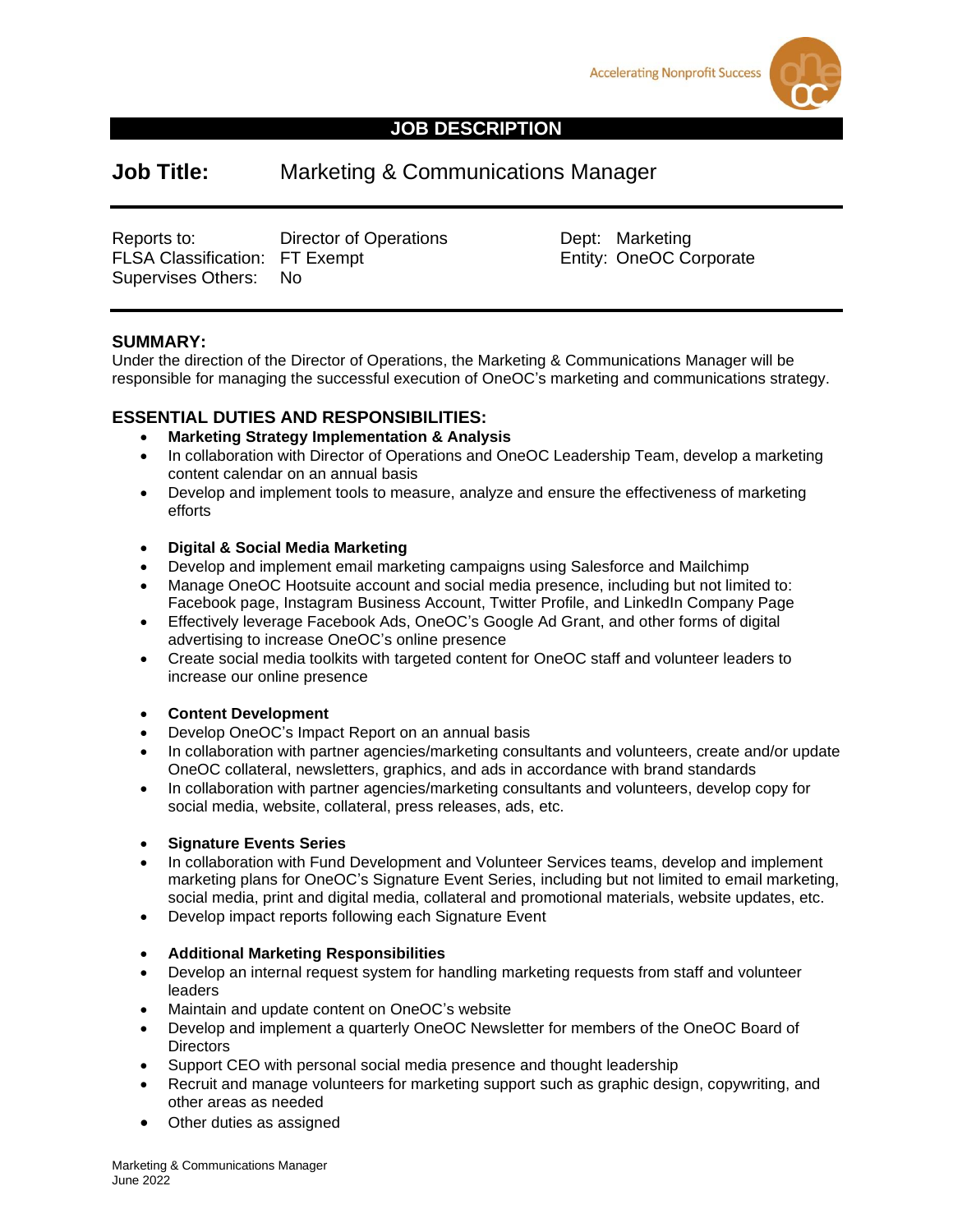## **ADDITIONAL RESPONSIBILITIES:**

- Maintains current knowledge of and complies with organizational and department policies and procedures.
- Meets all applicable safety requirements for the position and work environment including prompt injury reporting.
- Other duties as assigned.

## **EDUCATION AND/OR EXPERIENCE:**

- Three (3) to five (5) years of successful experience in marketing required.
- College degree in marketing, advertising, public relations, or communications required.
- Experience designing, managing, and measuring marketing campaigns is highly desired.
- Experience and proficiency in developing social media content strategy and managing various platforms (Facebook, Instagram, LinkedIn, Twitter, YouTube, etc.) in a business setting required.
- Experience using Wordpress is highly desired.
- Experience and proficiency using Mailchimp, Hootsuite, Salesforce, Linktree, and Canva (or Adobe Photoshop / InDesign) is highly desired.
- Must have excellent writing skills and be able to communicate with multiple audiences effectively in a verbal and written capacity.
- Demonstrated skill in managing multiple tasks and deadlines in a high pressure and fast-paced environment.
- Ability to coordinate and prioritize work and use independent judgment.
- Previous nonprofit or small business experience a plus.
- Experience working with volunteers a plus.

#### **COMPUTER & EQUIPMENT SKILLS:**

- Uses Microsoft Office Word, Excel, PowerPoint as well as Internet and email programs proficiently.
- Uses Zoom or other video-conferencing products proficiently.
- Uses database and customer relations management software.
- Uses typical office equipment (i.e., ten-key by touch).
- Demonstrates willingness to learn and adopt unfamiliar technology to meet business needs.

#### **PHYSICAL JOB REQUIREMENTS:**

- Sits for extended periods of time at a computer station or work desk. Stands and walks throughout the day.
- Uses hands and fingers to operate computers and office equipment for up to 8 hours or more each day.
- Requires clear vision at 20 inches or less with or without corrective lenses and vision sufficient to use equipment and drive a car safely. Color vision required.
- Hearing and speech within normal ranges and sufficient for clear communication face to face and on the telephone.
- Lifts up to 10 pounds regularly and 25 pounds occasionally.
- Exposed to typical office environment conditions and noise levels.

# **MENTAL AND REASONING REQUIREMENTS:**

- Uses critical thinking skills to inform decision making and assignments
- Able to set goals based on available information and to plan work in order to meet deadlines. Able to project likely future occurrences based on current or historic data.
- Able to formulate appropriate responses to requests for services and information from internal or external customers.

# **OTHER JOB REQUIREMENTS:**

- Maintains professional behavior, dress and appearance at all times.
- Attends meetings and trainings as requested; able to attend occasional early morning and evening meetings as needed.
- Assists with other duties as assigned on a regular or occasional basis.
- Drives personal car on business; maintains driving record and personal car insurance in accordance with organization's policies and provides related records periodically.